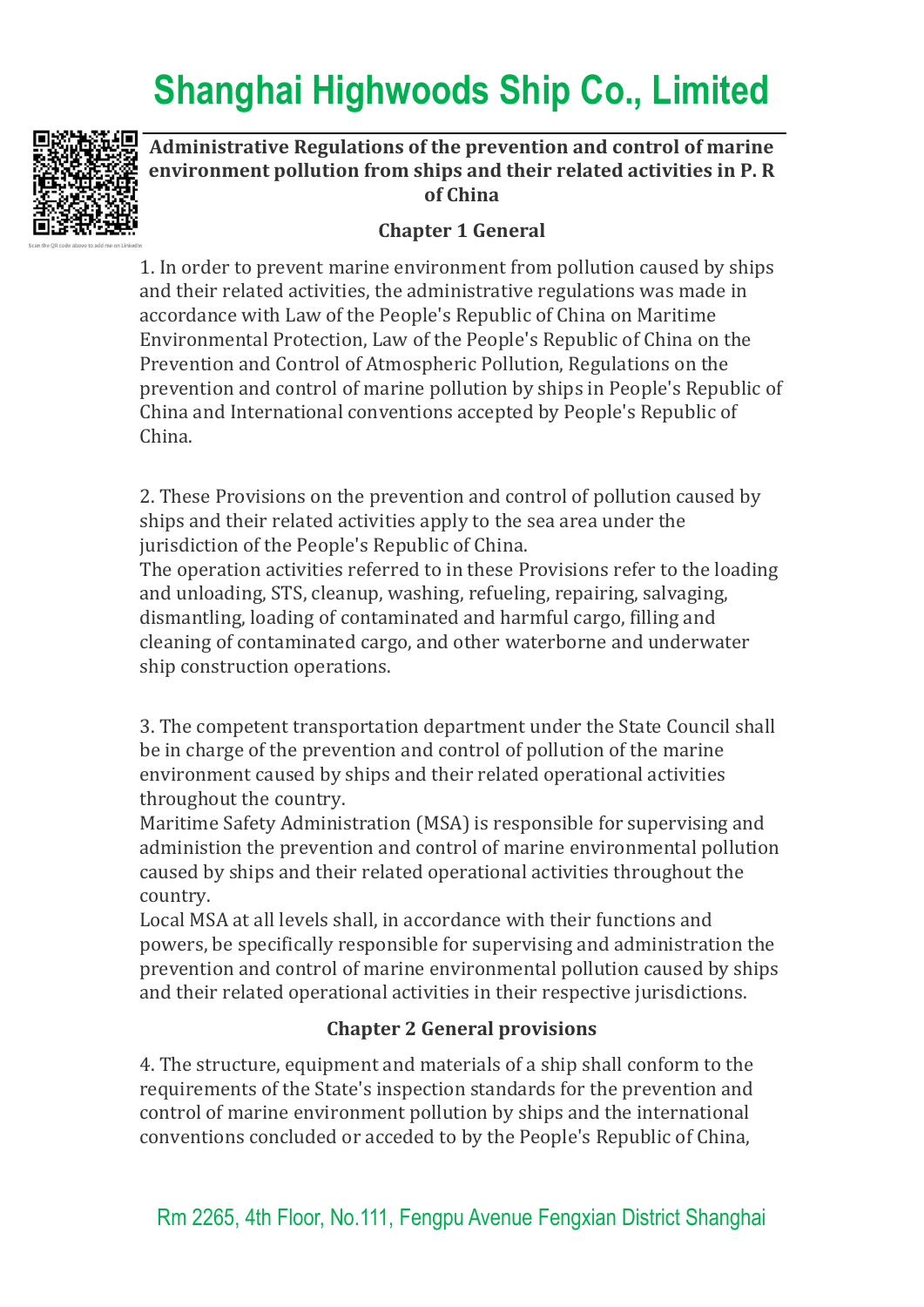shall obtain corresponding certificates of conformity in accordance with the provisions of the State.

5. Ships shall, in accordance with laws, administrative regulations, the provisions of the competent transportation department under the State Council and the requirements of international treaties concluded or acceded to by the People's Republic of China, obtain and carry with them corresponding certificates and documents for the prevention and control of marine environment pollution by ships. MSA shall publish to the public the catalogue of certificates and documents stipulated in paragraph 1 of this Article and update it in time.

6. Certificates and instruments for the prevention and control of marine environment pollution by China flag ships shall be issued by MSA or an institution recognized by MSA; certificates and instruments for the prevention and control of marine environment pollution by foreign flag ships shall meet the requirements of international conventions concluded or acceded to by the People's Republic of China.

7.Seafarers shall have the relevant professional knowledge and skills to prevent and control pollution of the marine environment by ships, and shall participate in the corresponding training and examination, and hold valid certificates of competence or corresponding certificates of qualifications for training.

Units engaged in relevant operational activities shall organize their own operators to carry out professional training in operational skills, equipment use, operational procedures, safety protection and emergency response, so as to ensure that they have relevant professional knowledge and skills in safety and pollution prevention.

8. Ports, wharfs, loading and unloading stations and units engaged in ship repair operations shall be equipped with corresponding pollution monitoring facilities and pollutant receiving facilities in accordance with relevant national standards. Ports, wharfs, loading and unloading stations and other units engaged in ship repair, salvage, dismantling and other related operations shall be equipped with corresponding pollution prevention equipment in accordance with relevant national standards.

9. Ships engaged in the following operations shall abide by relevant laws and regulations, standards and relevant operating rules, implement safety and pollution prevention measures, and report to MSA before operation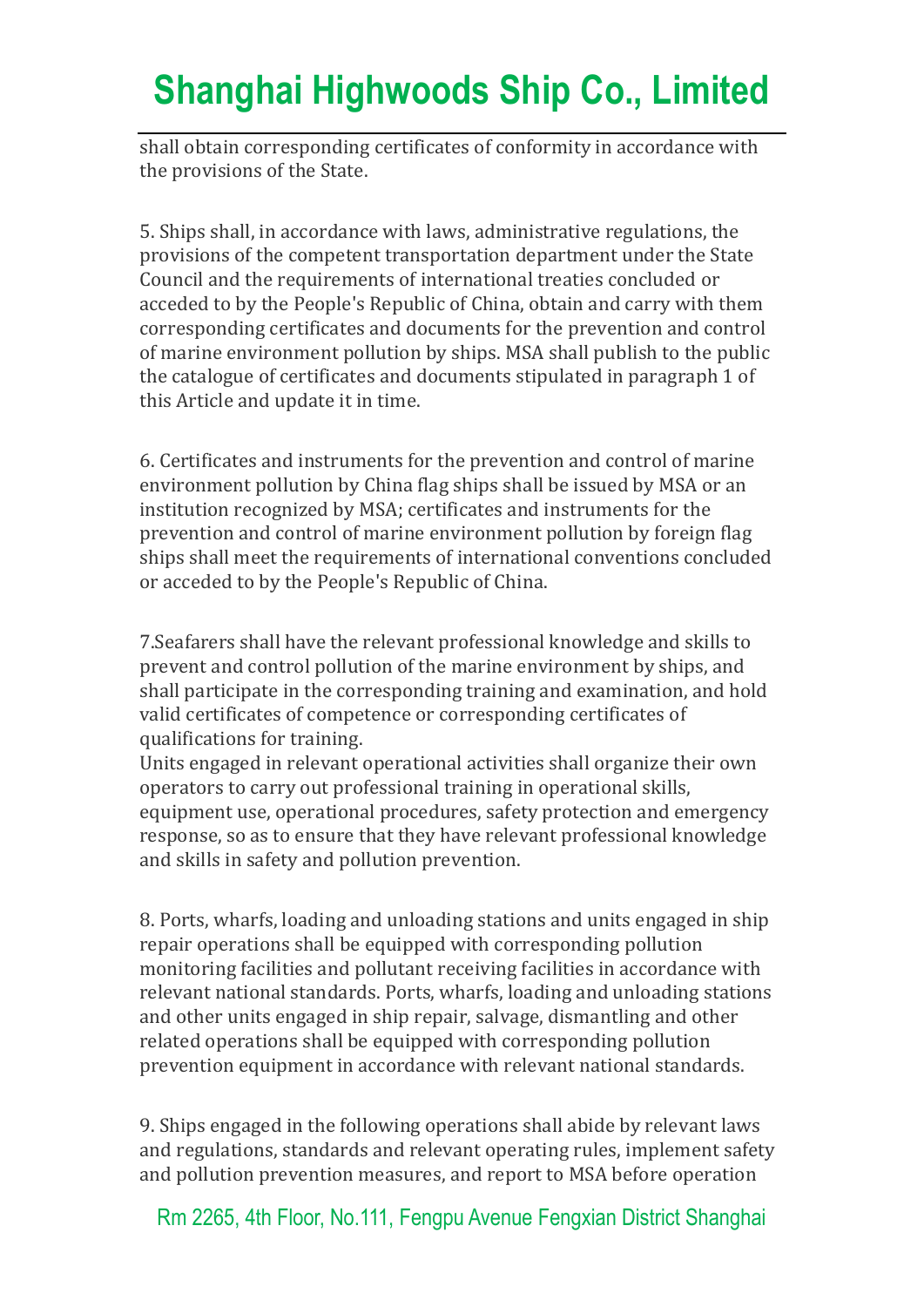such information as the types of operations, operating time, operating place, operating unit and name of the ship; if the operation information is changed, timely Supplement is necessary.

(1) Carry out outboard spade, paint operation or incinerator at coastal ports.

(2) Washing, cleanup, degassing and discharging waste, domestic sewage, residual oil, sludge, sewage containing toxic and harmful substances and ballast water in harbor waters;

(3) Wash the deck with contaminants and toxic substances.

(4). To carry out ship dismantling, salvage, repair and other waterborne and underwater ship construction operations;

(5) Ship bunkering operation;

10. Where the operator is engaged in the operation of clearing the cargo hold of an oil tanker with a load of 30,000 tons or more, transferring the harmful cargo contaminated by liquid in bulk to a barge, salvaging a sunken ship or dismantling an oil tanker, etc., which has a greater risk of contamination, the operator shall conduct a feasibility study of the operation plan and accept the inspection of MSA in the operation.

11.If any unit or individual discovers that the ship and its related operational activities have caused or may cause marine environmental pollution, it shall immediately report to the nearest MSA.

#### **Chapter 3 Discharge and reception of pollutants from ships**

12.Ships sailing, berthing or operating in the waters under the jurisdiction of the People's Republic of China discharging pollutants such as ship garbage, domestic sewage, sludge, sewage containing toxic and harmful substances, waste gas and ballast water shall comply with laws, administrative regulations, relevant standards and international conventions concluded or acceded to by the People's Republic of China. Ships sailing, berthing and operating in the ship's emission control area shall also comply with the requirements for the prevention and control of atmospheric pollution in the ship's emission control area. Ships shall use low-sulfur fuel or adopt alternative measures such as shore power, clean energy and exhaust aftertreatment devices to meet the requirements of ship atmospheric emission control.

13.Vessels shall not discharge pollutants into marine nature reserves, marine special protection zones, coastal scenic spots, important fishery waters and other sea areas that need special protection according to law. Where the sea areas requiring special protection are established in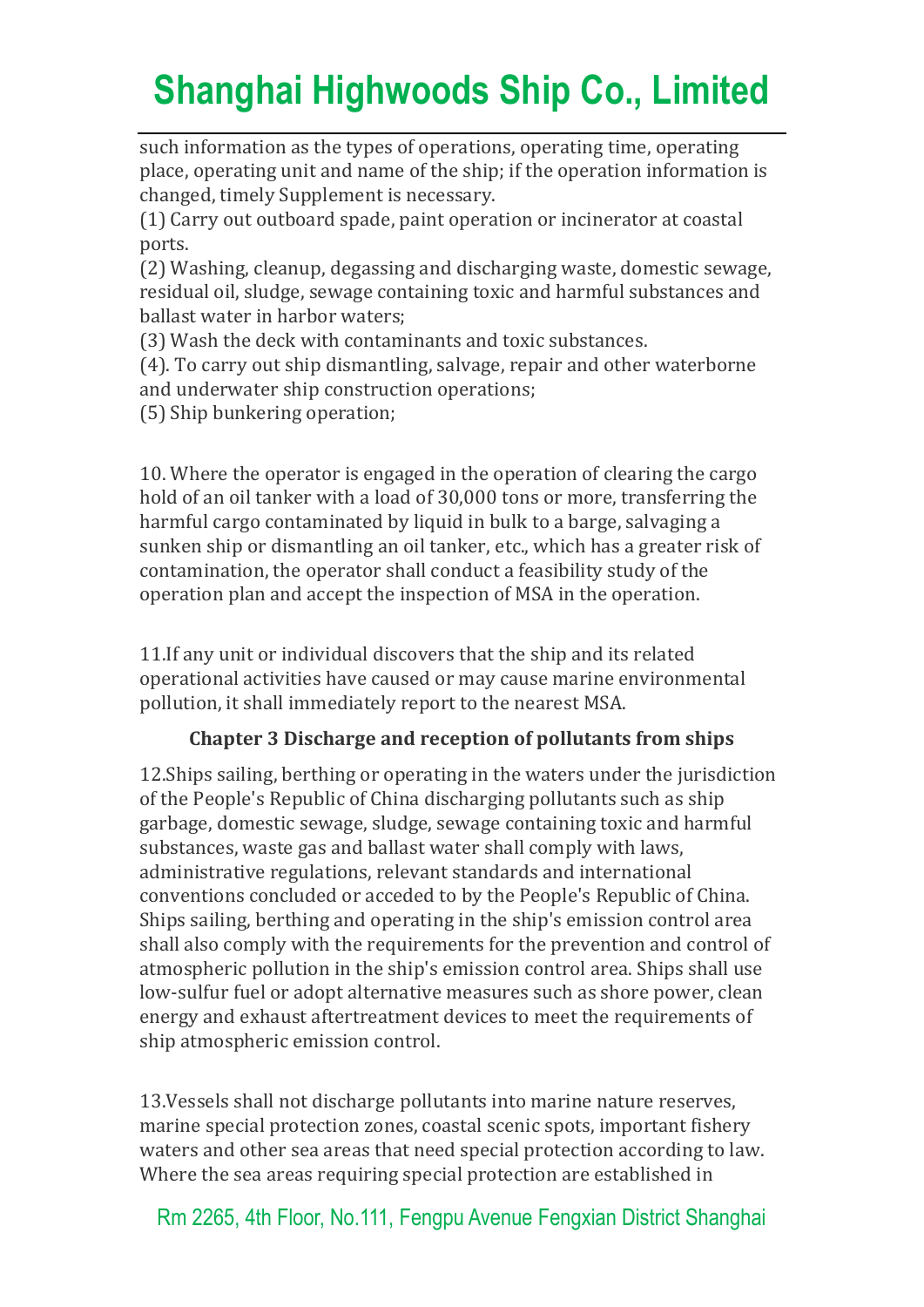accordance with the law as stipulated in paragraph 1 of this Article, marine pollutant reception facilities and emergency equipment and equipment shall be set up in appropriate areas.

14.Ships shall discharge pollutants that do not meet the discharge requirements stipulated in Article 12 or are prohibited from discharging into the sea areas according to law into port reception facilities with corresponding reception capacity or entrust ships with corresponding reception capacity to receive pollutants. If a ship entrusts a ship's pollutant receiving unit to carry out the pollutant receiving operation, its ship operator shall clearly designate the ship's pollutant receiving unit entrusted before the operation.

15. When receiving pollutants from ships, such as ship garbage, residual oil, sludge and sewage containing toxic and harmful substances, the receiving units shall, prior to the operation, report to MSA the operation time, place, unit, vessel, type and quantity of pollutants and the manner and direction of disposal to be made. Where the reception processing is changed, the supplement report shall be made timely. If the port establishes a joint supervision system for the reception operation, transshipment and disposal of ship pollutants, the ship and the ship's pollutant receiving unit shall report the reception, transshipment and disposal of ship pollutants to the relevant competent authorities in accordance with the requirements of the joint supervision system.

16.The units receiving pollutants from ships should implement the administration system of safety and pollution prevention. In the case of receiving pollutants, an operation plan shall be worked out, relevant national standards and regulations shall be observed, and effective antipollution measures shall be taken to prevent the leakage of pollutants.

17.The ship's pollutant receiving unit shall, after the completion of the pollutant receiving operation, issue a pollutant receiving document to the ship, which shall be confirmed by both parties' signatures and retained for at least two years. The pollutant receiving documents shall indicate the name of the operation unit, the name of the vessels of both parties to the operation, the time and place of the start and end of the operation, and the type and quantity of pollutants, etc. The ship shall keep the pollutant receipt documents in the corresponding record book.

18.When a ship carries out any work involving the disposal of pollutants, it shall fill in the relevant records in a standardized manner and record them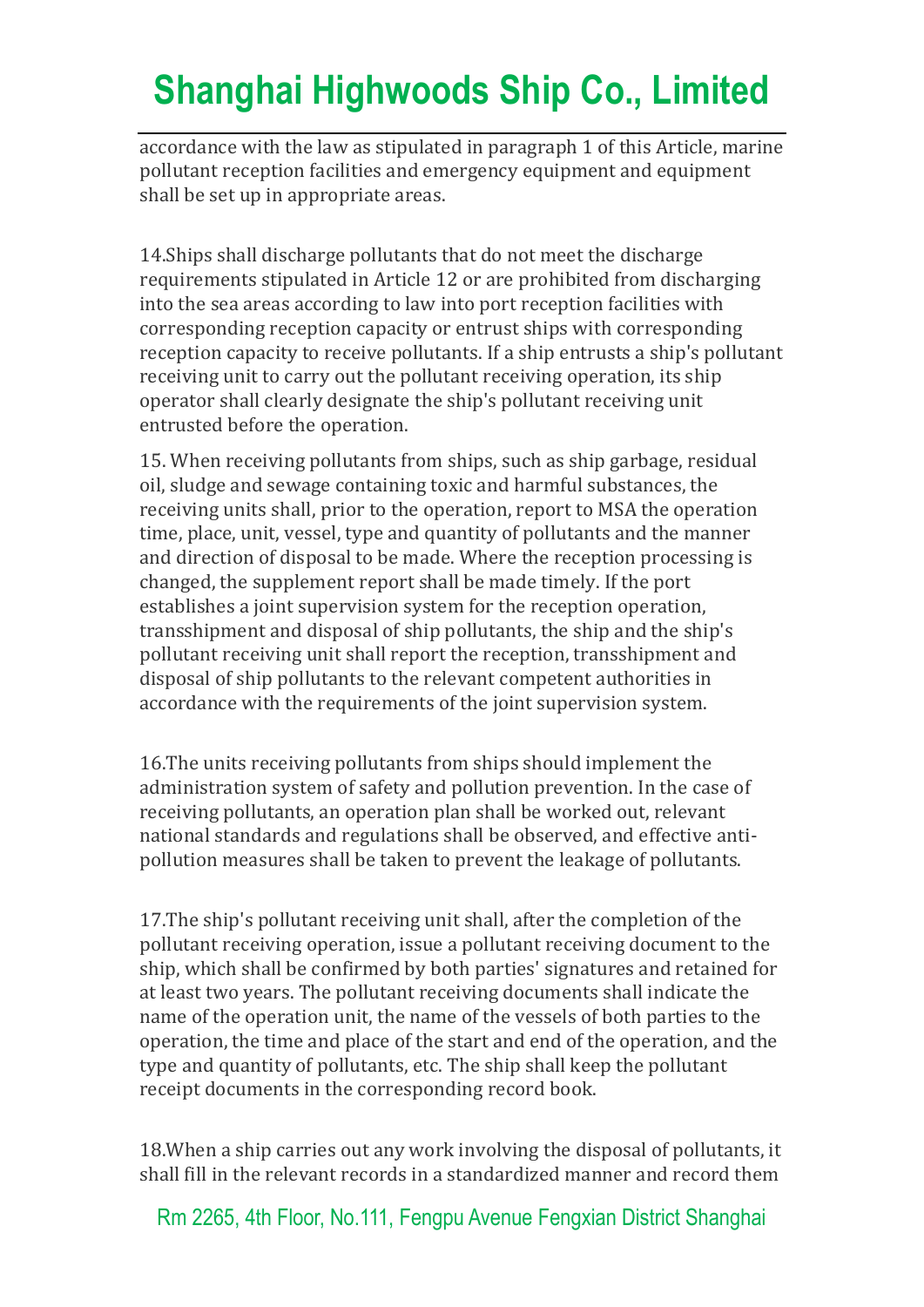truthfully, so as to truly reflect the quantity, disposal process and destination of pollutants produced during the operation of the ship. In accordance with the provisions of laws, administrative regulations, the competent transportation department under the State Council and the requirements of international treaties concluded or acceded to by the People's Republic of China, where no record book is required, the relevant information shall be truthfully recorded in the nautical or marine log of the day of operation. The ship shall keep the ship's garbage record book after use for two years, and the ship's sludge and toxic and harmful substances record book after use for three years.

19.The receiving unit of ship pollutants shall hand over the received pollutants to the pollutant treatment unit with the qualifications prescribed by the State for disposal, shall report monthly the reception and disposal of ship pollutants to the MSA for the record.

20. Receiving and treating pollutants from ships containing toxic and harmful substances or other dangerous components shall conform to the relevant regulations of the State on the administration of hazardous wastes. Pollutants produced by ships from the epidemic areas shall be quarantined and treated by the relevant quarantine departments before receiving and disposing of them.

21.Ships shall be equipped with covered, non-leaking and non-spilling garbage storage containers, or garbage shall be bagged. Ships shall collect and store garbage separately, and garbage containing toxic and harmful substances or other hazardous ingredients shall be stored separately. If a ship discharges waste containing toxic or harmful substances or other hazardous ingredients into a port reception facility or entrusts the receiving unit of pollutants on board to receive such waste, it shall explain to the vendor the name, nature and quantity of such waste.

22.Ships shall, in accordance with the relevant provisions of the State and the requirements of international conventions concluded or acceded to by the People's Republic of China, install treatment facilities or storage containers suitable for the production of domestic sewage.

#### **Chapter 4 Ships carrying pollutants and dangerous goods and related operations.**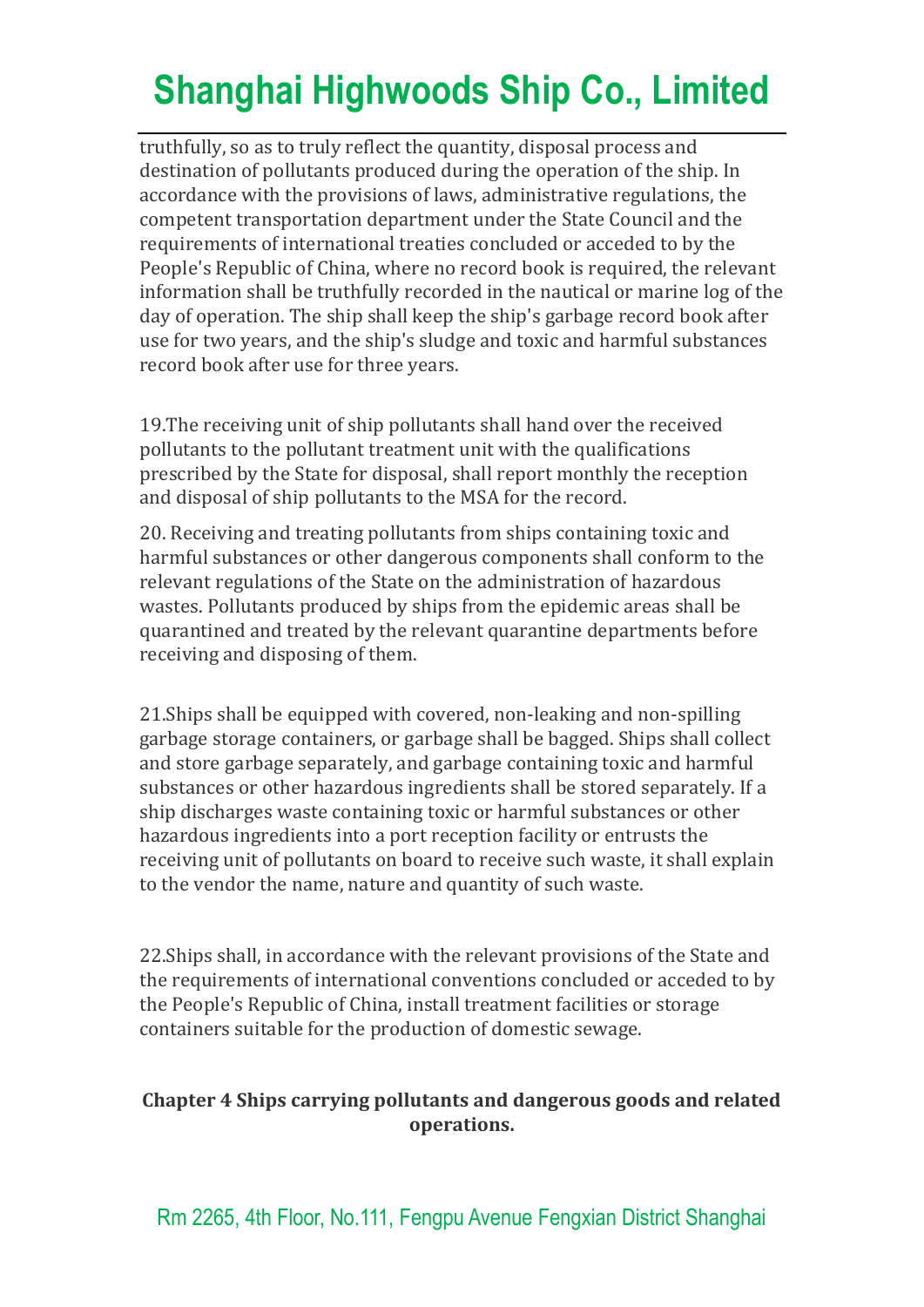23. The term "polluted hazardous goods" as mentioned in these Provisions refers to goods that enter water directly or indirectly and will damage water quality and environmental quality, thereby causing harmful effects such as damage to biological resources and human health. The MSA shall publish to the public the list of pollution-harmful goods and update it as needed.

24. When a ship carries pollution-harmful goods into or out of a port, the carrier or agent shall go through the formalities for the declaration of proper loading of the ship to MSA 24 hours before entering or leaving the port (if the voyage is less than 24 hours); The owner or agent of the goods shall go through the formalities for Reasonable cargo declaration procedures to MSA before the declaration of proper loading of the ship. Only after the declaration of cargo fitness and the declaration of ship's loading fitness have been examined and approved by MSA can the ship leave the port or stay in transit.

25.The characteristics, packaging, risk prevention and emergency measures for the delivery of contaminated and hazardous goods shall conform to the relevant national standards and regulations, as well as the requirements of international treaties concluded or acceded to by the People's Republic of China; if the goods are to be transported only after being approved by the competent authorities of the State according to law, they shall also be transported after obtaining the approval of the competent authorities. The conditions for the proper carriage of a ship shall be implemented in accordance with the conditions for the proper carriage of dangerous goods by ship as stipulated in the Regulations of the People's Republic of China on Maritime Administrative Licensing Conditions.

26. The owner or agent of the goods shall submit the following materials to MSA in handling the declaration formalities for the proper carriage of the goods:

(1) The declaration form for the proper carriage of goods includes the relevant information of the owner or agent of the goods, as well as the basic information of the names, types and characteristics of the goods. (2) If an agent goes through the formalities for declaration of cargo fitness, he shall provide a valid certificate of authorization issued by the owner of the cargo.

(3) Corresponding safety technical specifications for hazardous goods,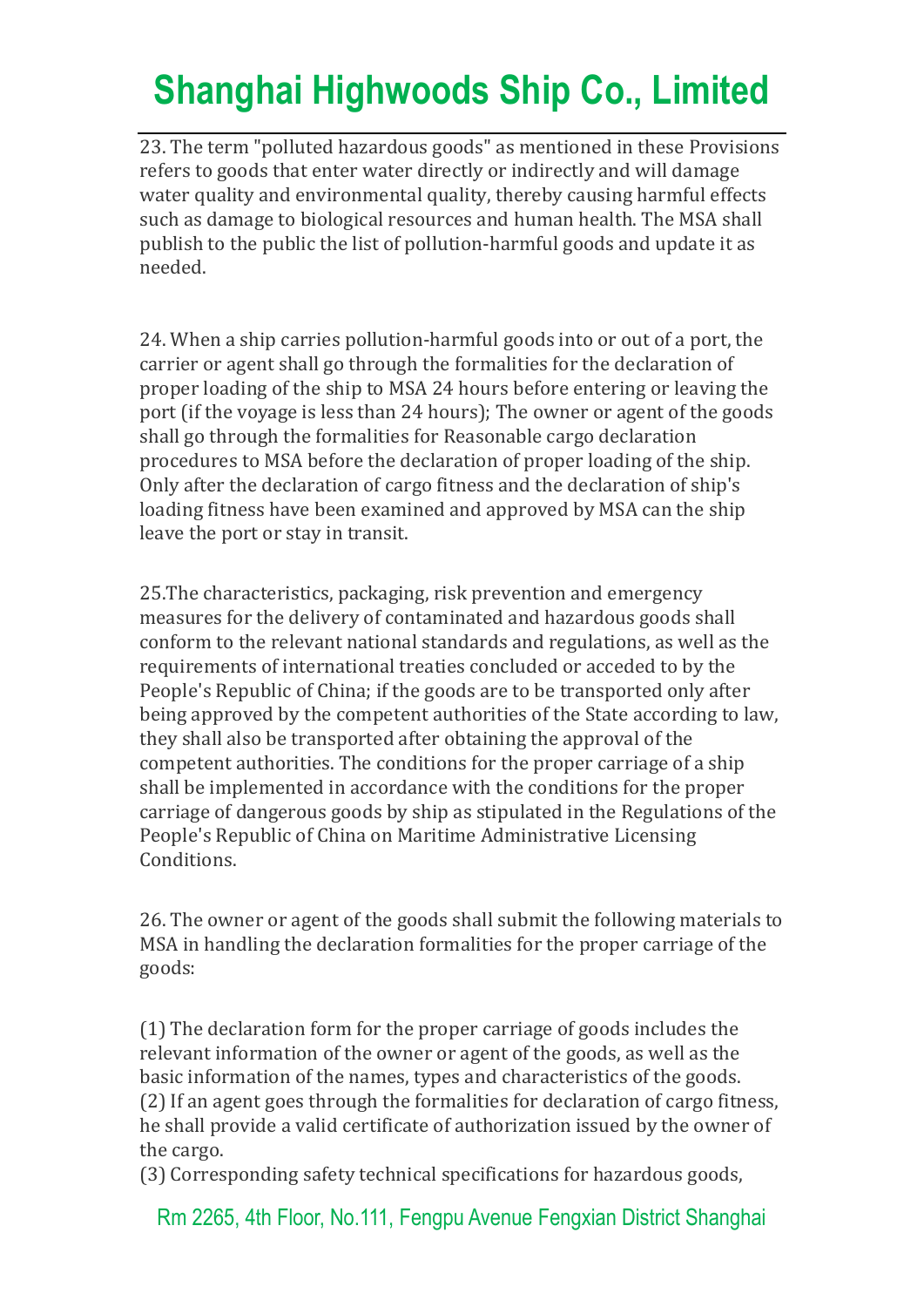matters needing attention in safe operation, precautions and emergency measures, etc.

(4) If the goods that are contaminated and harmful need to be approved by the relevant competent departments of the state according to law, they shall have valid approval documents.

(5) The following materials shall also be submitted for delivering the following hazardous and hazardous goods:

i. If the goods are packaged with contaminated and dangerous goods, the certificates of conformity for inspection of packaging and medium-sized bulk containers or the certificates of conformity for inspection of pressure vessels shall be provided.

ii. A mobile cupboard can be used to load contaminated hazardous goods. Inspection certificates for tank can be provided.

iii. The radioactive dose certificate shall be submitted for carrying hazardous radioactive goods.

iv. If an inhibitor or stabilizer is added to the goods, the name, quantity, temperature, validity period of the inhibitor or stabilizer and the measures to be taken when the validity period exceeds shall be submitted.

v. The limit of dangerous goods shall be submitted to the limited quantity of dangerous goods.

vi. Carriers of goods with unknown pollution hazards shall submit a pollution hazard assessment report conforming to the provisions of Article 30.

27.If the carrier or agent goes through the formalities for declaration of ship's fitness for loading, he shall submit the following materials to MSA

(1) A declaration form for pollution-hazardous goods carried by a ship includes basic information about the carrier or agent, as well as the name, type and characteristics of the goods.

(2) The certificate of carriage of goods approved by MSA

(3) The agent shall provide an effective authorization certificate issued by the carrier when handling the declaration procedures for ship's proper loading.

(4) Certificates of prevention of oil pollution, certificates of proper loading of ships, civil liability insurance for oil pollution damage of ships or other financial guarantee certificates;

(5) Where an accident has occurred in the course of transportation by a ship carrying pollution-hazardous goods, the cause of the accident, the control measures taken and the current situation shall also be described briefly in the declaration form of the ship carrying pollution-hazardous goods, and a detailed report shall be submitted upon arrival at the port.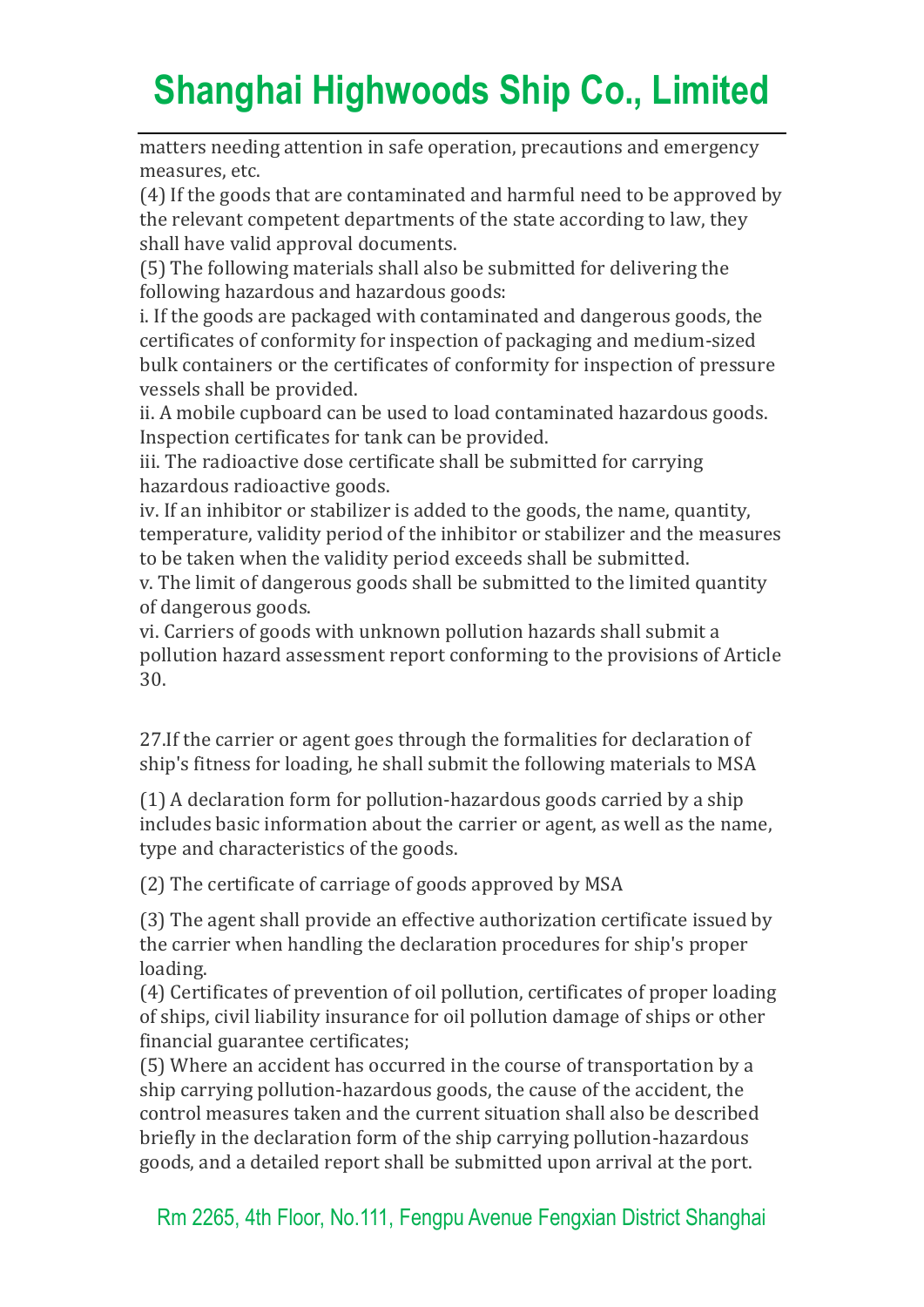(6) List the manifest of actual loading, manifest or stowage plan; (7) A port, dock, loading and unloading station for loading and unloading operations.

Ships with fixed ships, routes and types of cargo may go through the formalities for regular proper loading declaration for ships not exceeding one month. In handling the formalities for declaration of regular and suitable loading of a ship, in addition to the materials stipulated in the first paragraph of this Article, the relevant materials which can prove that a fixed ship carries fixed pollution-hazardous goods on a fixed route shall be submitted.

28.After receiving the declaration of cargo fitness and ship fitness, MSA shall determine of approval or disapproval within 24 hours in accordance with the conditions stipulated in Article 25; if the declaration of ship fitness is made regularly, the decision of approval or disapproval shall be made within 7 days.

29.The owner or agent of the goods shall take effective pollution prevention and control measures to ensure that the specifications, proportions, colors and durability of the packages and marks of the goods meet the requirements of the state for safety and pollution prevention and control, and that the technical names of the goods are truthfully stated in the transport documents. Quantity, category, nature, precaution and emergency measures.

30. If the owner or agent delivers the goods with unknown pollution hazards on board the ship, he shall entrust a technical institution with corresponding qualifications to assess the nature of the pollution hazards and the technical conditions for carrying the goods on board the ship.

31. The empty containers and transport components that used to carry contaminated and hazardous goods shall be thoroughly cleaned and eliminated. Only after obtaining a clean certificate issued by a testing institution qualified by the State, can they be delivered to the ship for transport in accordance with ordinary goods. Before thorough cleaning and elimination of hazards, transportation shall be carried out according to the requirements of the original goods.

32. If MSA considers that the goods delivered on board a ship should be declared in accordance with the declaration of pollution-hazardous goods, or if the contents of the declaration do not conform to the actual situation,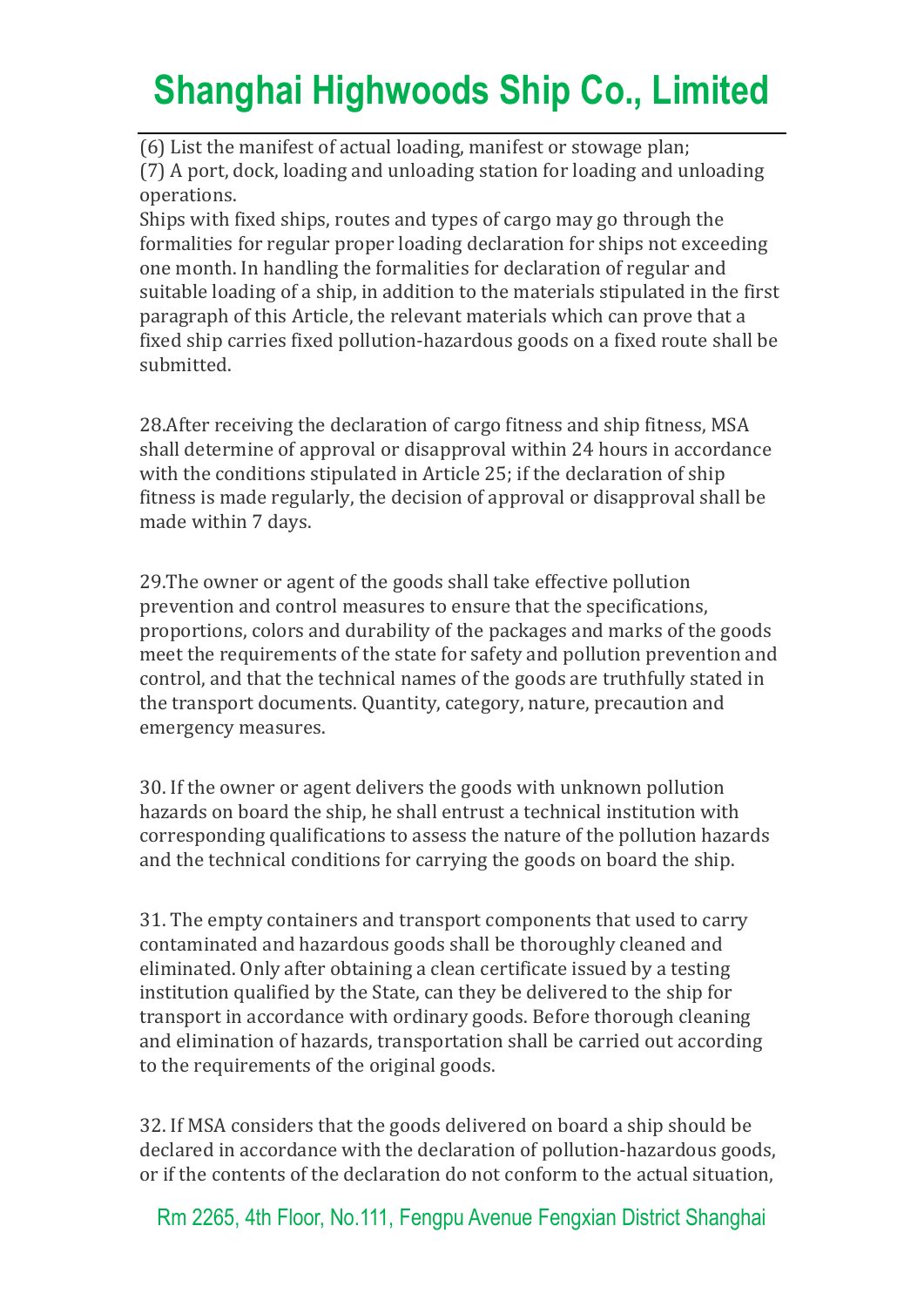it may, with the approval of the person-in-charge of MSA, inspect them by opening the case or other means. When MSA carries out the open-box inspection, the owner or agent of the goods shall be present and be responsible for moving the goods, opening and sealing the packing of the goods. If MSA considers it necessary, it may carry out inspection, reinspection or sample collection. The relevant units and individuals should cooperate with each other.

33.If a ship fails to meet the requirements for proper loading of pollutionharmful goods, it shall not carry pollution-harmful goods, and no wharf or loading and unloading station shall carry out loading and unloading operations for it.

If a ship and its related operation activities are found to be likely to cause pollution hazards to the marine environment, the wharf, loading and unloading station or ship shall immediately take corresponding emergency measures and report them to MSA.

34. Wharfs and loading and unloading stations engaged in loading and unloading contaminated goods shall comply with the relevant standards for safe handling and pollutant treatment, shall submit to MSA relevant materials on safe handling and pollutant handling capacity. MSA shall publicize to the public wharfs and loading and unloading stations with corresponding safe handling and pollutant handling capabilities. Ships carrying pollution-hazardous goods shall carry out loading and unloading operations at wharfs and loading and unloading stations with corresponding safe handling and pollutant disposal capabilities as announced by MSA.

35. Ships carrying out barge operations involving dangerous cargo contaminated by liquid in bulk shall comply with the State Maritime Traffic Safety and the administrative regulations and technical specifications for the prevention and control of marine environment contaminated by ships, and shall select water areas with better conditions such as slow flow, shelter from wind, depth of water and sediment, and shall be far from densely populated areas, navigable areas, waterways and important areas. To formulate measures and emergency plans for safety and pollution prevention and control and ensure effective implementation of civil targets or facilities and military water areas.

36.The carrier, owner or agent of a ship carrying out STS operation of dangerous goods contaminated by liquid in bulk shall submit to MSA the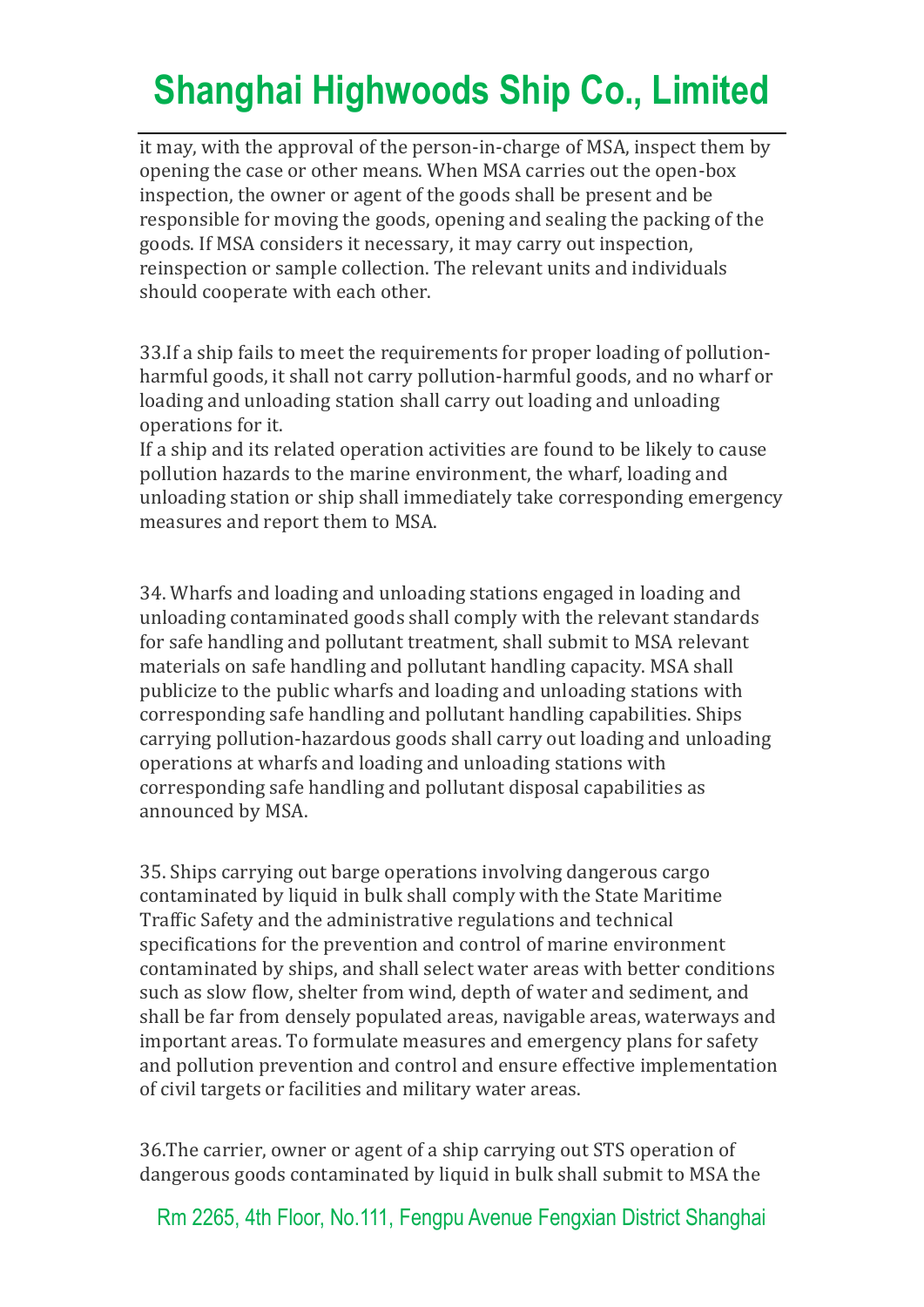following application materials:

(1) The application form for ship operation includes the basic information of the working ship, the contact person, the contact method, the working time, the working place, the type and quantity of the barge, etc. (2) Ship operation plan, monitoring and prevention measures to be taken.

(3) Emergency plan for ship operation;

(4) An analysis report on navigation safety and pollution risk of vessels operating in ships;

(5) A pollution cleanup agreement signed with a corresponding SPRO.

MSA shall, within 2 days from the date of accepting the application, make a decision on approval or disapproval in accordance with the conditions stipulated in Article 35. If the decision can't be made within 2 days, it can be extended by 5 days after the approval of the head of the maritime administrative body.

37.Units engaged in the supply and acceptance of oil for ships shall submit the following materials for the record to MSA:

(1) Business license;

(2) Safety and pollution prevention system documents, emergency plans, emergency equipment and materials list, oil hose pressure test certificate and operator attendance training;

(3) Where oil is supplied and received by a ship, relevant certificates of the ship, contingency plans for oil pollution on board, certificates of liability insurance for oil pollution on a working ship and certificates of competence for crew members shall also be submitted.

(4) Fuel quality commitments; units engaged in the supply and acceptance of refined oils shall also submit certificates of wholesale or retail operations of refined oils approved by relevant departments according to law.

38. In carrying out oil supply and receiving operations on ships, both parties to the operation shall adopt management measures for oil supply and receiving operations that meet the requirements of safety and pollution prevention, and shall comply with the following provisions: (1) Before starting :

i. Check pipes and valves, make preparations, block the deck drain holes, and close the access valves.

ii. Check the equipment in oil operation to keep it in good condition. iii. Set up oil collecting containers for places where spills may occur. iv. The both parties should agree to contact the parties concerned, and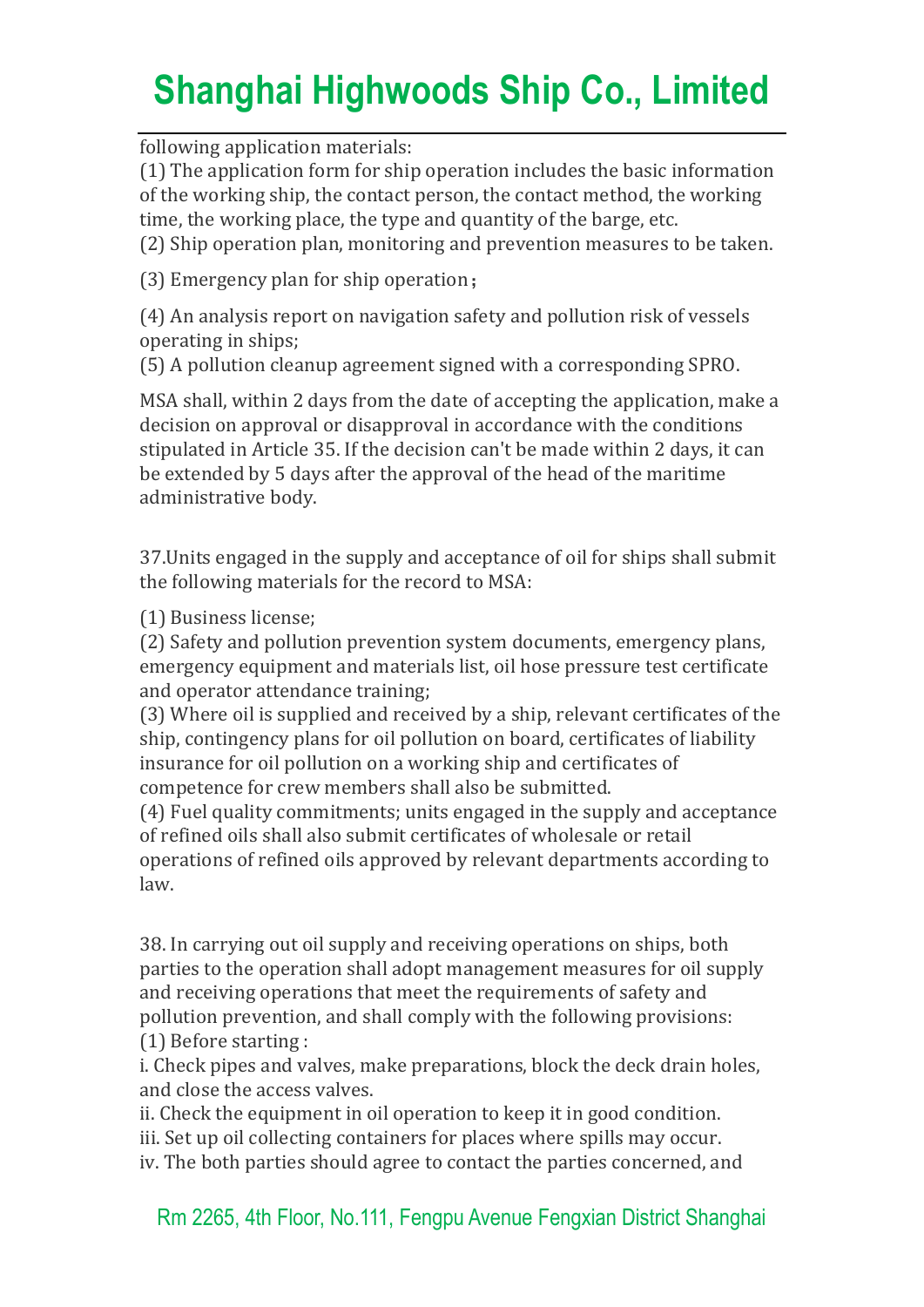both parties should implement them.

(2) In operation, there should be enough staff on duty, the staff on duty should adhere to their posts, strictly implement the operating procedures, master the progress of operation, prevent running oil, oil leakage;

(3) When stopping operation, the valve must be closed effectively. (4) When collecting and releasing the oil pipeline hose, the hose must be effectively sealed with a blind plate in advance, or other effective measures should be taken to prevent the hose from pouring oil into the sea. MSA shall supervise and inspect the operation of the ship's oil supplies, shall stop those who find that they do not meet the requirements of safety and pollution prevention.

39.The fuel supply unit shall fill in the fuel supply and acceptance documents truthfully and provide the fuel supply and acceptance documents and fuel samples to the ship. The fuel supply and acceptance documents shall include the name of the receiving vessel, the ship identification number or the IMO number, the time and place of operation, the name, address and contact method of the fuel supplier, and the type, quantity, density and sulfur content of the fuel oil. Ships and fuel suppliers shall keep fuel supply and acceptance documents for three years and fuel samples for one year. The fuel supply unit shall ensure that the quality of the fuel supplied meets the relevant standards and deliver the fuel supplied to the fuel testing unit which has obtained the qualifications prescribed by the State for testing. The inspection report of fuel quality should be kept on the operating ship for reference.

40. The ship shall, before departure, report to MSA the types and quantities of fuel consumed on the previous voyage, the power of the main engine, auxiliary engine and boiler, and the operating time in accordance with regulations.

Ships that convert low-sulfur fuel in accordance with the requirements of the ship's emission control zones or take alternative measures such as the use of shore power, clean energy and tail gas reprocessing devices to meet the requirements of the ship's atmospheric emission control shall be truthfully recorded in accordance with the provisions.

41.When a ship carries out the following operations and the operation volume exceeds 300 tons, it shall take measures to prevent pollution, including the installation of oil fences, in which the barge operator is responsible for the STS operation:

(1) Bulk loading and reloading operations for durable oil, except for fuel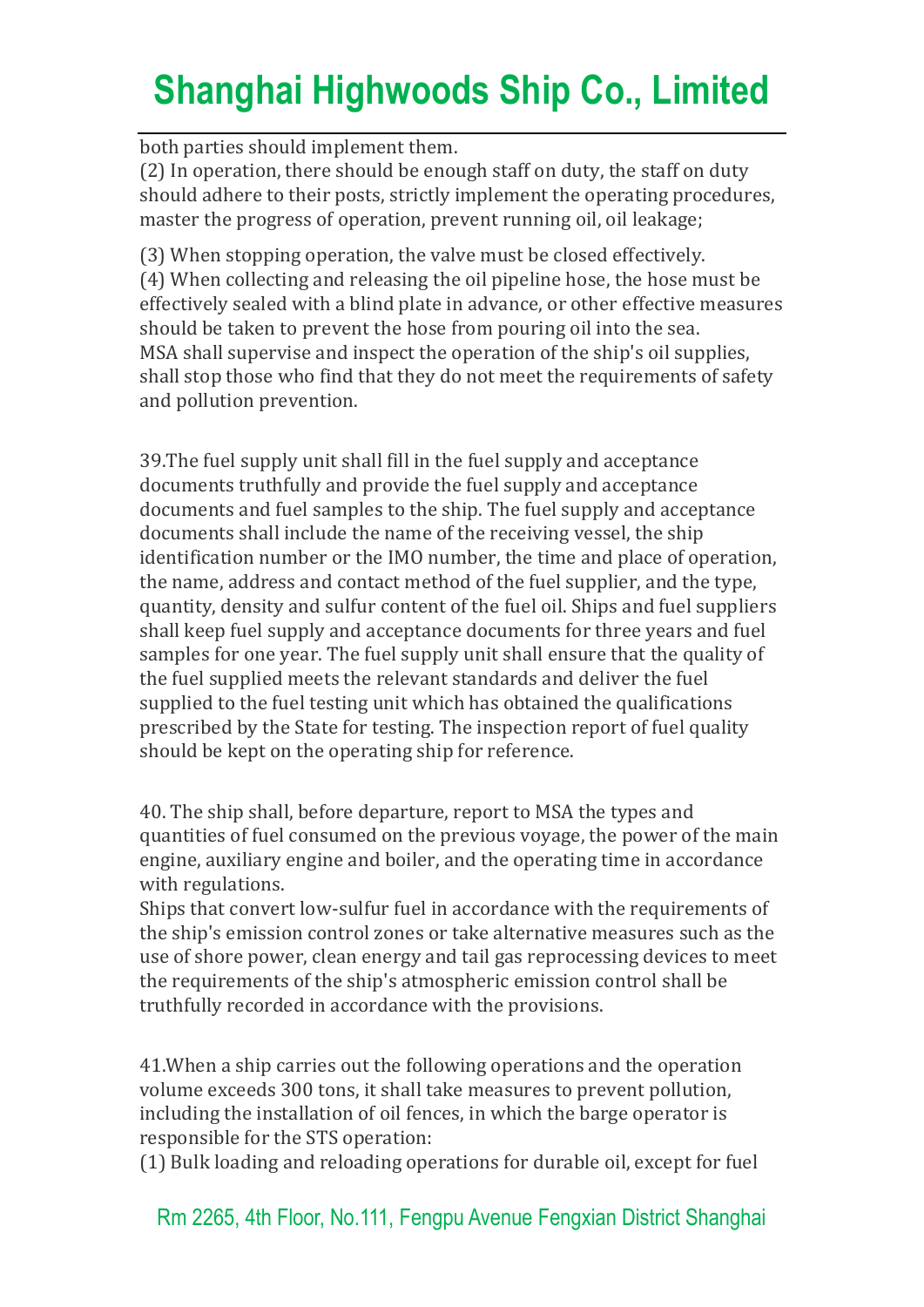supply operations on ships.

(2)Loading, unloading and barging of bulk toxic liquids with specific gravity less than 1 (relative to water) and solubility less than 0.1%;

(3)Other operations that may cause serious water pollution.。

Due to natural conditions and other reasons, it is not suitable for laying oil fence. Effective replacement measures should be adopted.

42.Ships carrying contaminated and dangerous goods entering and leaving ports and passing through bridges, traffic control zones, densely navigable areas and areas with restricted navigation conditions, or vessels carrying highly toxic, explosive or radioactive goods entering and leaving ports shall comply with the special provisions of MSA and take necessary safety and pollution prevention and control guarantees.

43. Where a ship carries cargo such as poisonous and harmful gases or dust substances, it shall take sealing or other protective measures. In the process of transportation and operation, measures shall be taken to recover poisonous and harmful gases from contaminated and hazardous goods requiring closed operations.

#### **Chapter 5 Ship dismantling, salvage, repair, other underwater and waterborne construction operations**

44.It is forbidden to carry out ship dismantling operation by means of beach washing.

45.In carrying out ship dismantling, salvage, repairing and other underwater and waterborne vessel construction operations, relevant operating rules shall be abide by and necessary safety and pollution prevention measures shall be taken.

46. Before dismantling a ship and repairing its oil tank, the operating unit shall effectively dispose of the vessel's residues and wastes, refuel the oil stored in the fuel tank and the cargo tank, carry out such work as washing, clearing and explosion testing, and obtain the vessel's pollutant receiving documents and effective explosion testing certificates in accordance with regulations. If the storage oil in the fuel tank and cargo tank of a ship needs to be delivered and stored by barge, it shall comply with the requirements of these Provisions for the barge operation of dangerous cargo contaminated by liquid in bulk. Shipyard shall establish a marine environment management system to prevent and control ship pollution and take necessary protective measures to prevent marine environment pollution during ship building.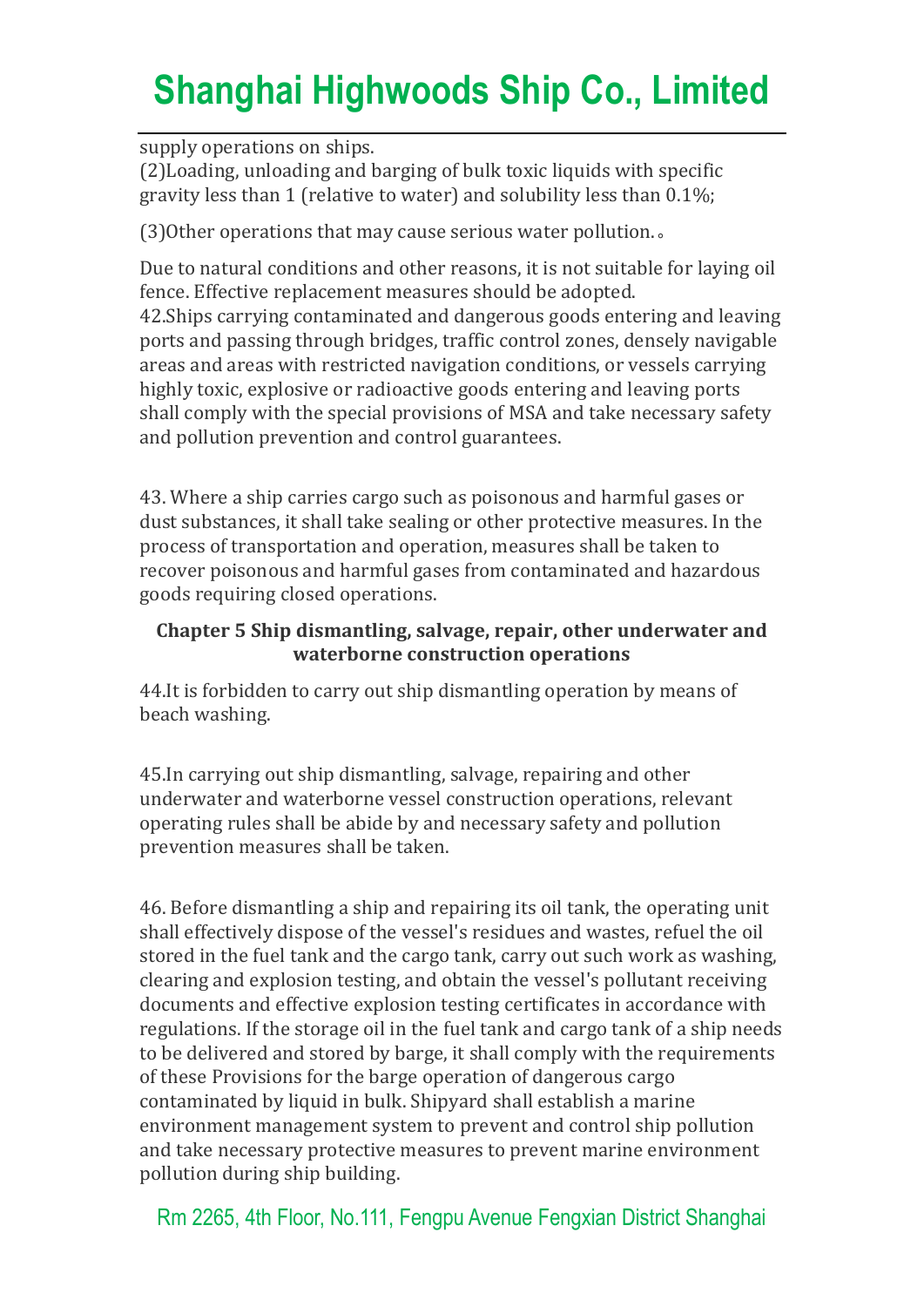47.If a ship is repaired in a dock, the shipyard shall clean up the pollutants in the dock and confirm that no water pollution will be caused before the floating dock or the dock door can be opened.

48. After the ship is dismantled, salvaged, repaired or other underwater vessels constructions are completed, the pollutants shall be removed in time, and the removal and treatment of the pollutants produced in the whole process of operation shall be reported to MSA, which may verify on the spot according to the situation.

#### **Chapter 6 Legal responsibility**

49. If MSA discovers that the ship or the relevant operating unit has acted in violation of these Provisions, it shall be ordered to make corrections; if it refuses to make corrections, MSA may order it to stop its operation, forcibly unload, prohibit the ship from entering or leaving the port, berthing or transit stopping, or order it to stop, change its course, leave the country or sail to the designated place.

50. In violation of these Provisions, if the structure of a ship does not conform to the requirements of the State's inspection norms for the prevention and control of marine pollution by ships or relevant international conventions, MSA shall impose a fine of not less than 100,000 yuan but not more than 300,000 yuan.

51. If a ship, port, wharf or loading and unloading station is not equipped with pollution prevention facilities, equipment in violation of these Provisions, MSA shall give a warning or impose a fine of not less than 20,000 yuan but not more than 100,000 yuan in any of the following circumstances

(1)The number of pollution prevention facilities, equipment can't meet the requirements of laws, administrative regulations, regulations, relevant standards and international treaties concluded or acceded to by China (2)The technical performance of pollution prevention facilities, equipment can't meet the requirements of laws, administrative regulations, regulations, relevant standards and international treaties concluded or

acceded to by China.。

52.In violation of the provisions of Articles 9 and 40 of these Provisions, if the ship fails to report the relevant situation to MSA in accordance with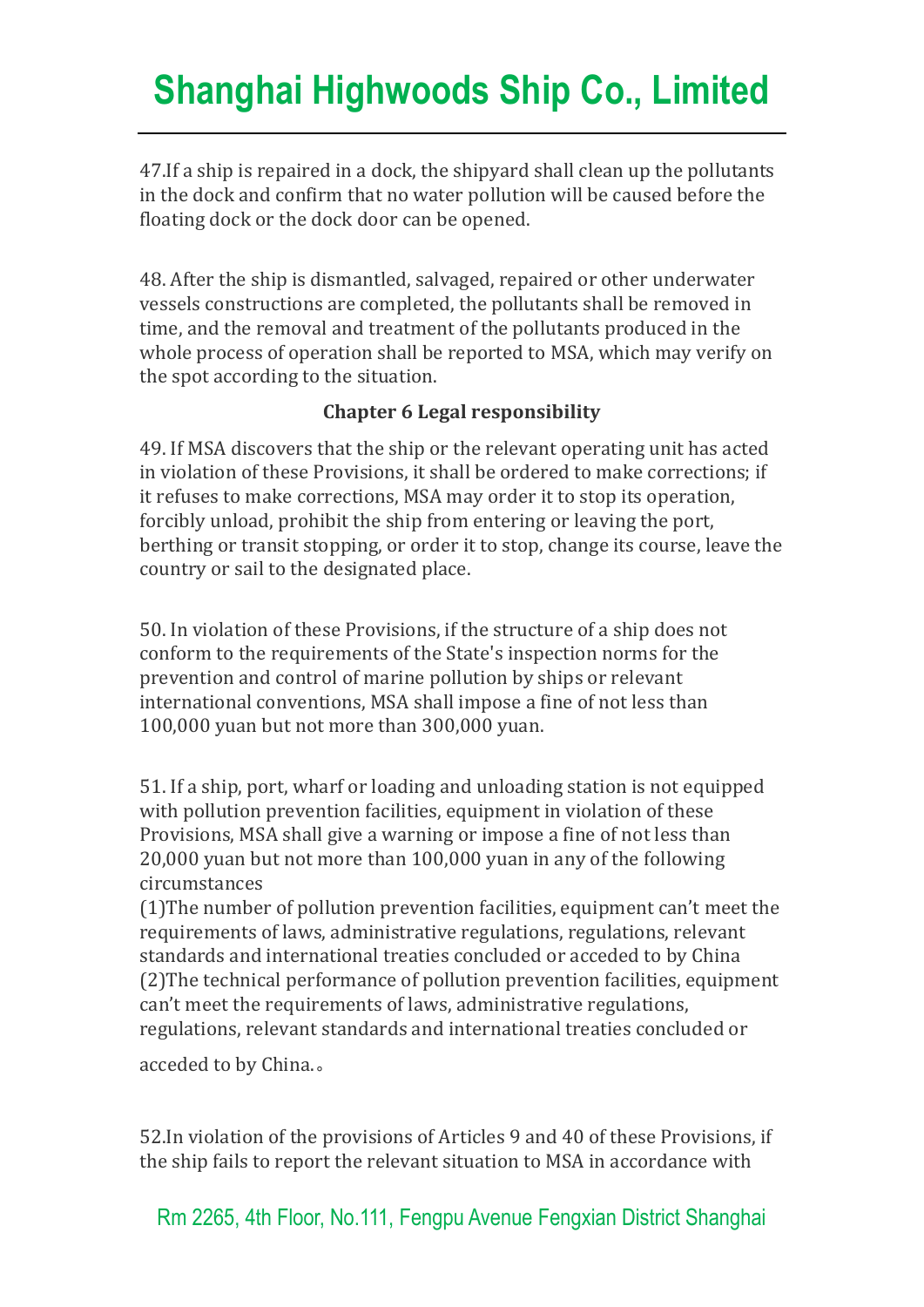the provisions, MSA shall give a warning; if the circumstances are serious, the ship shall be fined not more than 20,000 yuan.

53.In violation of these Provisions, if a ship fails to hold a certificate or document for the prevention and control of marine environment pollution by a ship, MSA shall give a warning or impose a fine of less than 20,000 yuan.

54. If a ship discharged pollutants prohibited by these Provisions into the sea area in violation of these Provisions, MSA shall impose a fine of not less than 30,000 yuan but not more than 200,000 yuan.

55.If a ship discharges or disposes of pollutants in violation of these Provisions in one of the following circumstances, MSA shall impose a fine of not less than 20,000 yuan but not more than 100,000 yuan:

(1) Exceeding the standard for discharging pollutants into the sea area; (2) Failing to keep records of ship's pollutant discharge or disposal on board ships;

(3) The disposal records of ship pollutants are not in conformity with the quantity of pollutants generated during the operation of ships.

56. In violation of these Provisions, MSA shall impose a fine of not less than 10,000 yuan but not more than 50,000 yuan on the receiving unit of ship pollutants if it fails to draw up an operation plan, abide by relevant operation rules and take necessary anti-pollution measures for the receiving operation of ship garbage, residual oil, oily sewage and sewage containing toxic and harmful substances. The marine environmental pollution is fined 50 thousand yuan or less than 250 thousand yuan.

57.In violation of these Provisions, the receiving units of pollutants from ships and vessels shall, in the case of item (1) below, give a warning or impose a fine of less than 20,000 yuan; in the case of item (2) and item (3) below, MSA shall impose a fine of less than 20,000 yuan:

(1) The ship did not record the disposition of the pollutant truthfully.

(2) The ship's pollutant receiving unit fails to report to MSA the status of the ship's pollutant reception in accordance with the relevant provisions, fails to issue a pollutant receiving document to the ship in accordance with the relevant provisions;

(3) The receiving unit of ship pollutants fails to report the reception and treatment of ship pollutants to MSA for the record.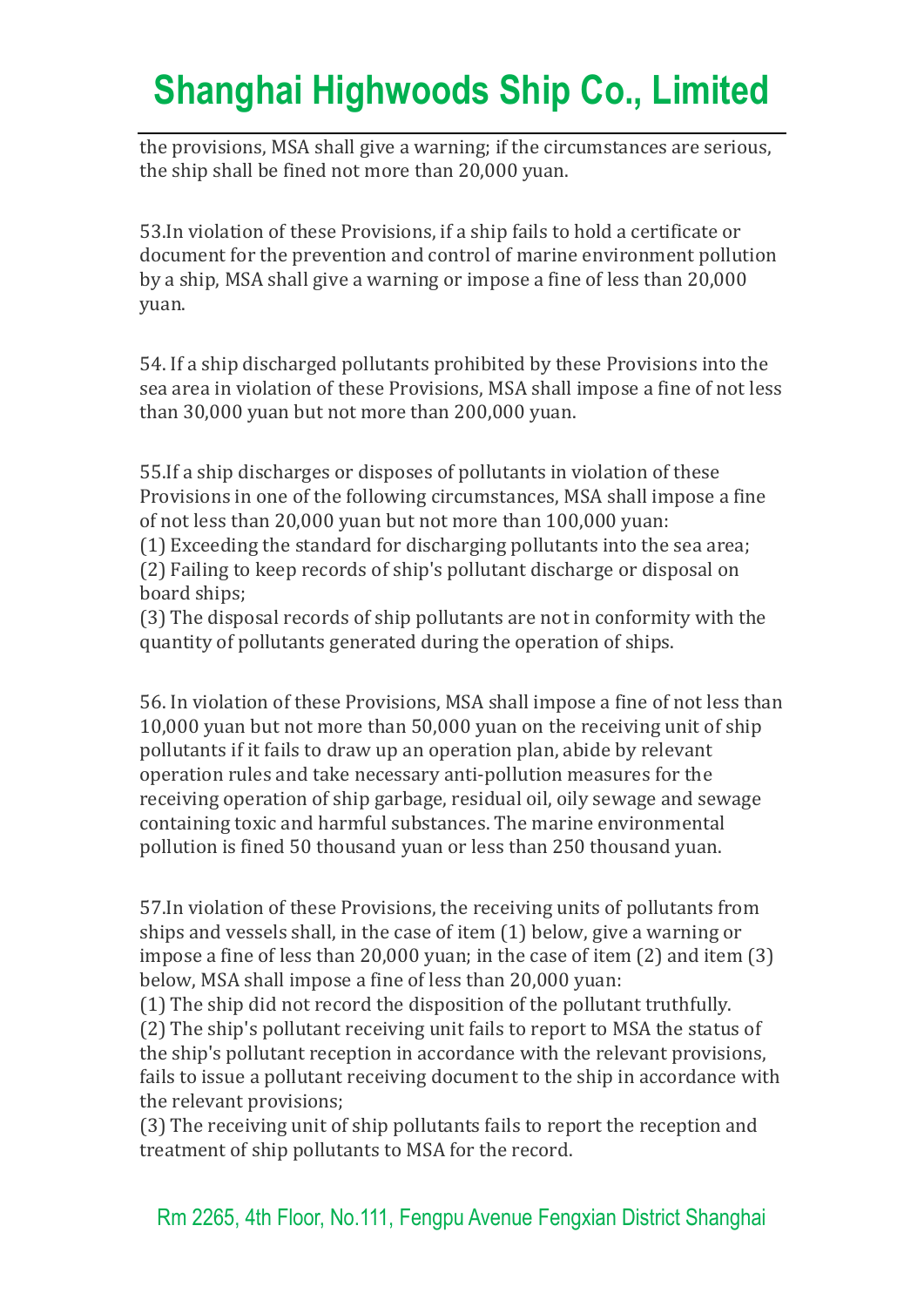58. In violation of these Provisions, if a ship carries pollution-hazardous goods into or out of a port or stops in transit without the approval of MSA, MSA shall impose a fine of not less than 10,000 yuan but not more than 50,000 yuan on its carrier, cargo owner or agent; If the ship carries out the pollution-hazardous nature of liquid in bulk without the approval of MSA ,In case of cargo reloading, MSA shall impose a fine of 10 thousand yuan or less than 50 thousand yuan on the ship.

59. In case of violation of Item (1) of these Provisions, MSA shall give a warning or impose a fine of not less than 20,000 yuan but not more than 100,000 yuan; in case of violation of Items (2), 3 and 4 below, MSA shall impose a fine of not less than 20,000 yuan but not more than 100,000 yuan:

(1) Ships carrying pollution and hazardous goods do not have suitable transportation conditions.

(2) Ships carrying pollution hazardous goods do not meet the requirements for the loading of hazardous goods.

(3) Ships carrying contaminated and hazardous goods are not engaged in loading and unloading operations at wharfs or loading and unloading stations with corresponding safe handling and pollutant handling capabilities.

(4) If the owner or agent of the goods fails to assess the pollution hazards of the goods with unknown pollution hazards in accordance with the provisions.

60.In violation of these Provisions, MSA shall impose a fine of not less than 2,000 yuan but not more than 10,000 yuan under one of the following circumstances:

(1)The ship does not keep the pollutant receipt documents according to the regulations.

(2) The fuel supply and receiving unit of the ship does not truthfully fill in the fuel oil for the receipt of the document.

(3)The fuel supply and receiving unit of the ship fails to provide fuel to the ship with documents and fuel samples according to the regulations.

(4) The fuel suppliers and ships do not keep the BDN and fuel samples according to the regulations. If the oil supply unit of a ship fails to carry out oil supply and receiving operations in accordance with the relevant safety and pollution prevention and control norms, or if the oil supplied by the ship exceeds the standard, MSA shall request rectification and inform the relevant competent authorities